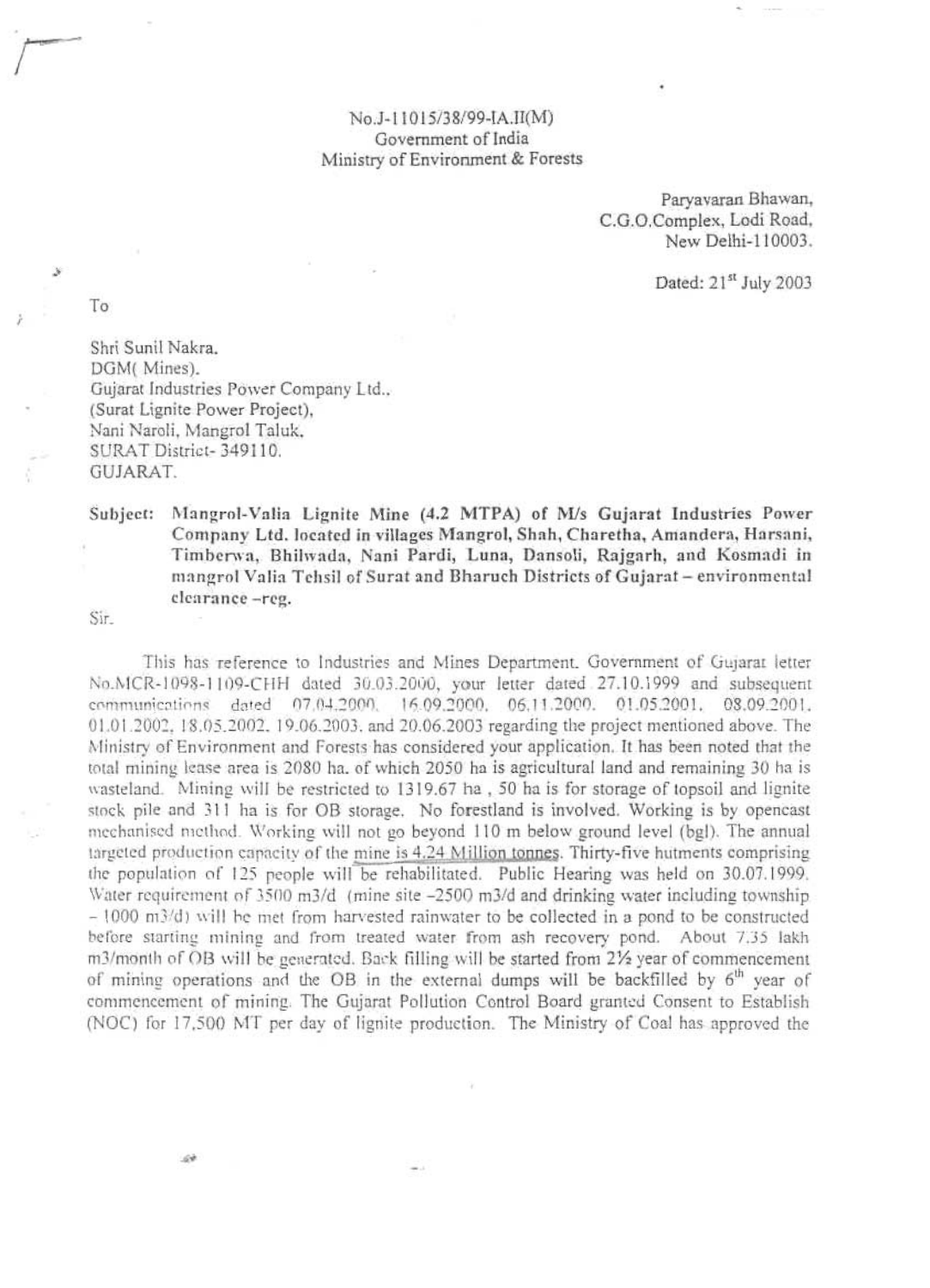Mining Plan for 4.2 million TPA production. Diversion of Kim river is proposed during the 17<sup>th</sup> year of Operation through backfilled area. Capital cost of the project is Rs.595.0 crores.

 $\overline{2}$ 

The Ministry of Environment and Forests hereby accords environmental clearance to the  $2.$ above-mentioned lignite mine of Gujarat Industries Power Company Ltd. to produce 4.2 million TPA by opencast mechanised method involving a lease area of 2080 ha under the provisions of the Environmental Impact Assessment Notification, 1994 as amended on 04.05.1994 and 10.04.1997 subject to the compliance of the terms and conditions mentioned below:

## **Specific Conditions** A.

- Top soil should be stacked properly with proper slope at earmarked site(s) with adequate  $(i)$ measures and should be used for reclamation and rehabilitation of mined out area.
- OB dumps of 204 ha in Mangrol Block and 107 ha of Valia Block would be made. OB  $(ii)$ should be stacked at earmarked dumpsite(s) only. The total height of the dumps should not exceed 50m in two stages of 25 m each. The overall slope should not exceed 28 degree. A stone masonry retaining wall will be constructed along the toe of the dump. Concurrent backfilling should start from the 6<sup>th</sup> year. Monitoring and management of rehabilitated areas should continue until the vegetation becomes self-sustaining. Compliance status should be submitted to the Ministry of Environment & Forests and its Regional Office located at Bhopal on yearly basis.
- Catch drains and siltation ponds of appropriate site should be constructed to arrest silt and  $(iii)$ sediment flows from soil. OB and mineral dumps. The water so collected should be utilised for watering the ine area, roads, green belt development, etc. The drains should be regularly desilted and maintained properly.

Garland drains (size, gradient & length) and sump capcity should be designed keeping 50% safety margin over and above the peak suddn rainfall and maximum discharge in the area adjoining the mines site. Sump capacity should also provide adequate retention period to allow proper settling of silt material.

- Dimension of the retaining wall at the toe of dumps and OB benches within the mine to  $(iv)$ check run-off and siltation should be based on the rainfall data.
- All efforts should be made by the project proponent to exclude acquisition of 25 ha of  $(V)$ grazing land, if not found feasible, extra land should be acquired in non-mineralised area for development of an alternate grazing ground.
- A detailed mine commissioning plan should be submitted to the Ministry of  $(v_i)$ Environment & Forests 5 years in advance of approval.
- A green belt of adequate width should be raised for suppression of dust by planting the  $(vii)$ native plant species around ML area, along ML boundary, roads. OB dump sites, etc. in consultation with the local DFO/Agriculture Department. The density of the trees should be around 2500 plants per ha. At the end of  $20<sup>th</sup>$  year, plantations should cover (a)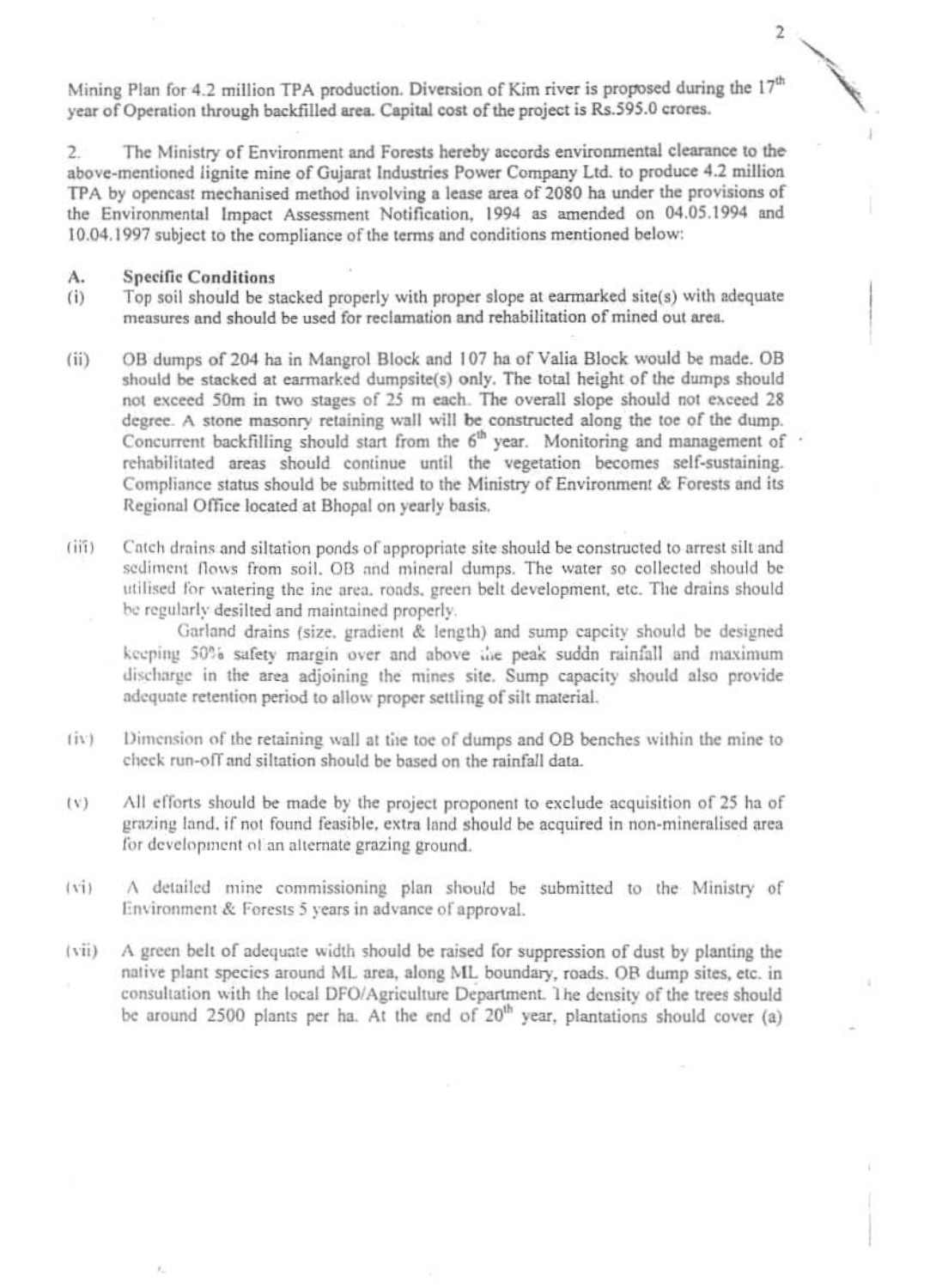backfilled area - 1038.16 ha., (b) external OB dumps -  $311$  ha., (c) 50 ha of topsoll dump, and 328.84 ha of greenbelt.

- (viii) Regular monitoring of groundwater level and quality should be carried out by establishing a network of existing wells and construction of new piezometers. The monitoring should be done four times a year in pre-monsoon (May), monsoon (August), post-monsoon (November) and winter (January) seasons. Data thus collected should be submitted to the Ministry of Environment & Forests and the Central Ground Water Board, Ahmedabad quarterly within one month of monitoring.
- $(ix)$ Project authorities should furnish ground water resource estimation either block or buffer zone wise and also assess impact on ground water regime accordingly and submit report to MOEF and CGWA, Delhi, within six months.
- The project nuthorities should meet water requirement of nearby village(s) in case the  $(x)$ village wells go dry due to de-watering of the mine.
- Sewage treatment plant should be installed for the colony. ETP should also be provided  $(xi)$ for workshop and CHP wastewater.
- Digital processing of the entire lease area using remote sensing techniques should be  $(xii)$ done regularly once in 3 years for monitoring land use pattern and report submitted to MOEF and its Regional Office at Bhopal.
- $(xiii)$ Efforts will be made to exclude acquisition of 25 ha of grazing land. If not found feasible, extra land will be acquired in non-mineralised area for development of an alternate grazing ground.

## **B.** General conditions

No change in mining technology and scope of working should be made without prior  $(i)$ approval of the Ministry of Environment and Forests.

- $(ii)$ No change in the calendar plan including excavation, quantum of mineral coal and waste should be made.
- $(iii)$ Four ambient air quality monitoring stations should be established in the core zone as well as in the buffer zone for RPM, SPM, SO<sub>2</sub>, NO<sub>x</sub>, and CO monitoring. Location of the stations should be decided based on the meteorological data, topographical features and environmentally and ecologically sensitive targets in consultation with the Gujarat State Pollution Control Board.
- $(iv)$ Data on ambient air quality (RPM, SPM,  $SO_2$ , NO<sub>x</sub> and CO) should be regularly submitted to the Ministry including its Regional Office at Bhopal and the Gujarat State Pollution Control Board and the Central pollution Control Board once in six months.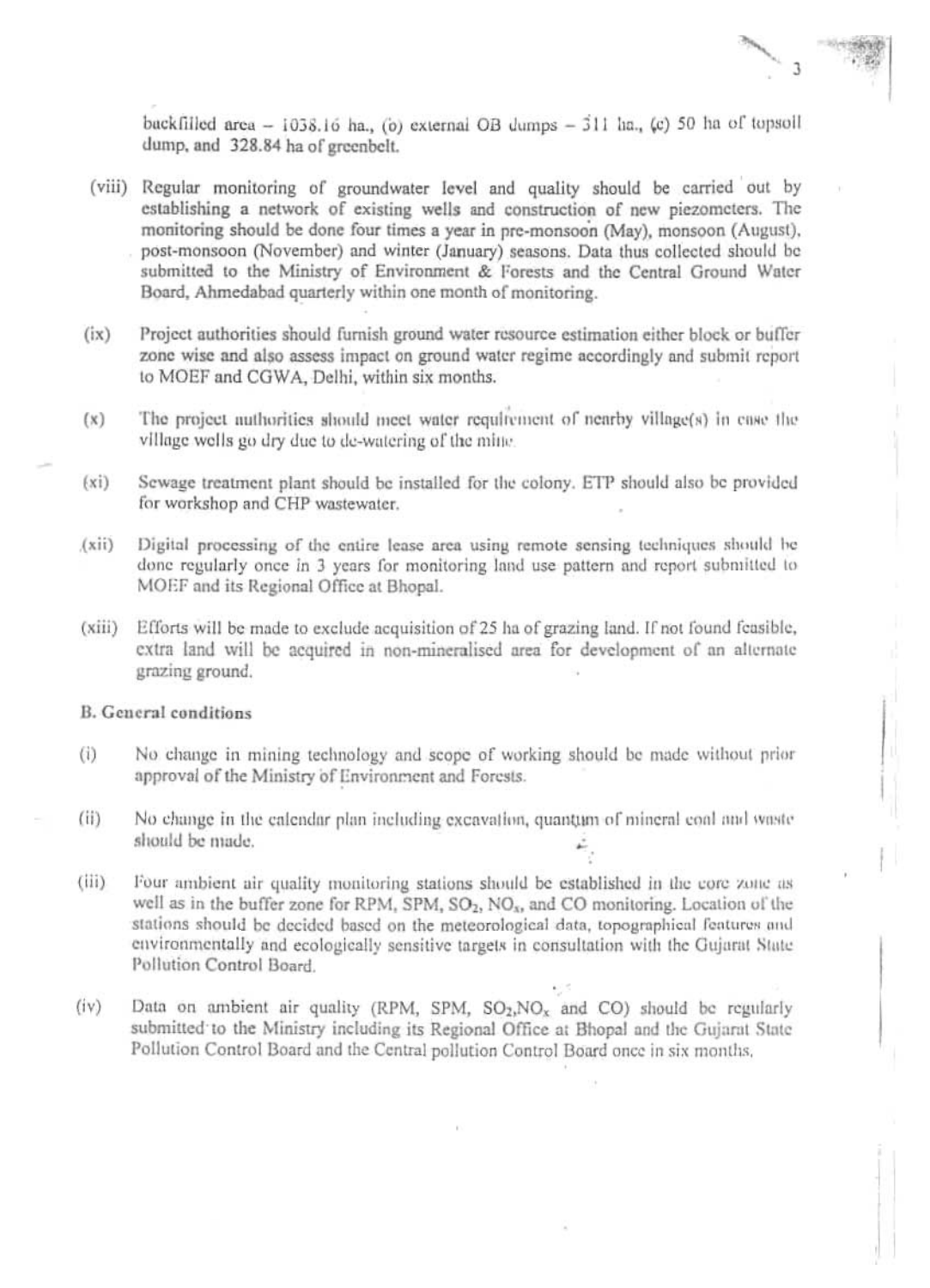- Drills should be wet operated or with dust extractors and controlled blasting should be  $(v)$ practised.
- Fugitive dust emissions from all the sources should be controlled regularly monitored and  $(vi)$ data recorded properly. Water spraying arrangement on haul roads, wagon loading, dump trucks (loading & unloading) points should be provided and properly maintained.
- Adequate measures should be taken for control of noise levels below 85 dBA in the work  $(vii)$ environment. Workers engaged in blasting and drilling operations, operations of HEMM, etc., should be provided with ear plugs/muffs.
- Industrial wastewater (workshop and wastewater from the mine) should be properly  $(viii)$ collected, treated so as to conform to the standards prescribed under GSR 422 (E) dated 19th May 1993 and 31<sup>st</sup> December 1993 or as amended from time to time. Oil and grease trap should be installed before discharge of workshop effluents.
- Vehicular emissions should be kept under control and regularly monitored.  $(ix)$
- Acid mine water, if any, has to be treated and disposed of after conforming to the  $(x)$ standard prescribed by the competent authority.
	- Environmental laboratory should be established with adequate number and type of  $(xi)$ pollution monitoring and analysis equipment in consultation with the Gujarat State Pollution Control Board.
	- Personnel working in dusty areas should wear protective respiratory devises and they  $(xii)$ should also be provided with adequate training and information on safety and health aspects.

Occupational health surveillance programme of the workers should be undertaken periodically to observe any contractions due to exposure to dust and take corrective measures, if needed.

- (xiii) A separate environmental management cell with suitable qualified personnel should be set-up under the control of a Senior Executive, who will report directly to the Head of the Company.
- $(x|y)$ The funds carmarked for environmental protection up asures should be kept in separate account and should not be diverted for other purpose. Year-wise expenditure should be reported to the Ministry and its Regional Office located at Bhopal.
	- The Regional Office of this Ministry located at Bhopal shall monitor compliance of the  $(xy)$ stipulated conditions. The project authorities should extend full cooperation to the office(s) of the Regional Office by furnishing the requisite data/information/monitoring reports.
	- A copy of the clearance letter will be marked to concerned Panchayat/local NGO, if any,  $(xvi)$ from whom and suggestion/representation has been received while processing the proposal.